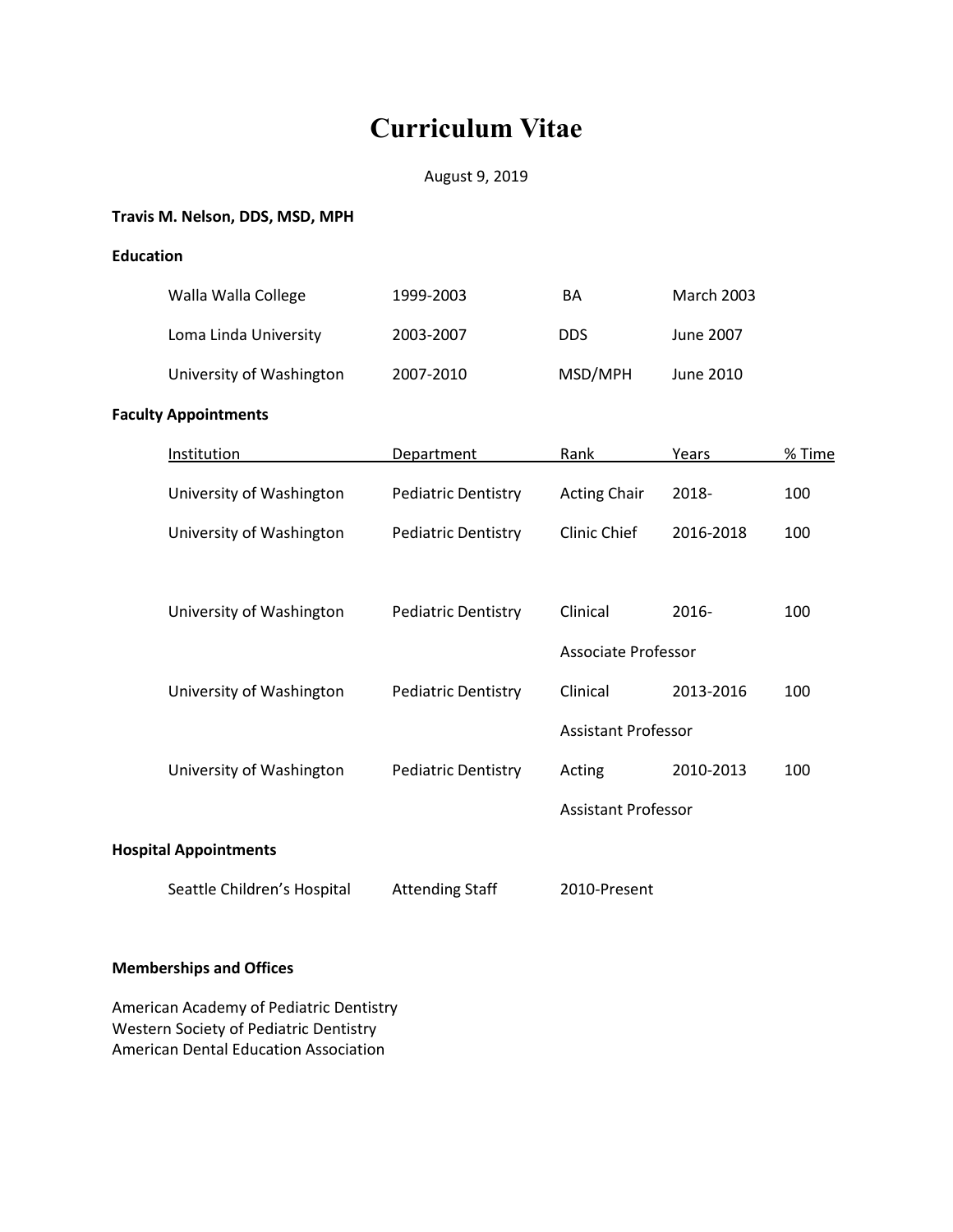#### **Dental License**

Washington Dental License #DE 60146953 Washington Dentist Sedation with Parenteral Agents Permit #CS 60779142 DEA Controlled Substance Registration

#### **Board Certification**

Western Regional Examining Board (WREB): March 2007 Diplomate American Board of Pediatric Dentistry: October 2012

#### **Other Certifications**

AAAASF Certified Pediatric Dentistry Site Surveyor

# **Dental School Honors and Awards**

- 1<sup>st</sup> Place Clinical Category 2006 Student Research Competition
- 2<sup>nd</sup> Place 2006 California Dental Association Student Research Competition
- Pacific Dental Services Scholarship, \$5000
- American College of Dentists, Southern California Section, Outstanding Student Leader Achievement Award
- 2007 Radiology Achievement Award-American Academy of Oral and Maxillofacial Radiology
- Omicron Kappa Upsilon Honor Dental Society
- Loma Linda University Academic Excellence Gold Award (NBDE Part I and II)

# **Professional Honors and Awards**

- 2019 Jerome B. Miller "For the Kids" Award, AAPD
- 2018 Graduate of AAPD Healthy Smiles Healthy Children Leadership Institute, Kellogg School of Management, Northwestern, Cohort V
- 2017 Nominated for the Gene Peterson Award for Excellence in Quality Improvement (UW Medicine resident-nominated award)
- 2017 UW Pediatric Dentistry Commencement Keynote Speaker
- 2017, 2018, 2019 Top Dentists, Seattle Metropolitan Magazine
- 2013 UW Pediatric Dentistry Resident Teaching Award
- 2012, 2017 UW Pediatric Dentistry Commencement Keynote Speaker
- 2012 Association of American Medical Colleges *Integrating Oral Health in Medical Education* development award recipient
- 2012 University of Illinois at Chicago MCH Leadership Coaching Program Trainee
- 2010 HRSA Faculty Loan Repayment grant recipient
- 2009 3M [ESPE Preventative Pediatric Dentistry Postdoctoral Research Fellowship](http://www.aapd.org/foundation/grants.asp#OMNII) for: *"The Effectiveness of SMS Text Messages as Appointment Reminders in the Pediatric Dental Setting."*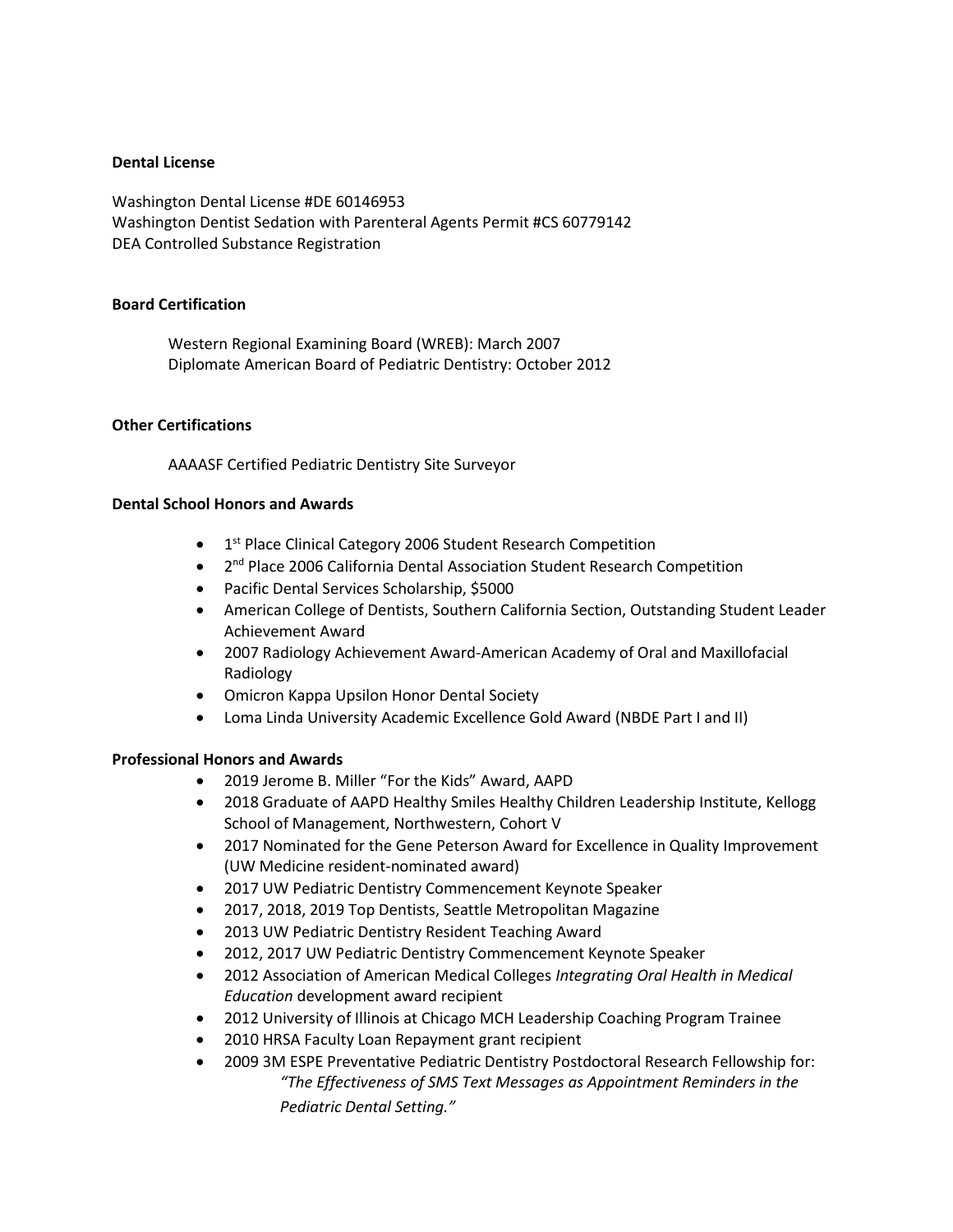2009 Amauta Peru Public Health Practica award which provides funding for research and development activities in Peru

#### **Graduate Student Research Activities**

Committee Member Dr. David Avenetti 2013- *Assessing the relationship between caregivers' pediatric oral health literacy and children's caries status*

Committee Co-Chair Dr. Glenn Canares 2013-*Educating Physicians to Detect Dental Caries: Evaluating a Simple Teaching Method*

Committee Chair Dr. Najmeh Hannanvash 2013- *Patient Agreements Aimed at Improving Pediatric Dental Self-Compliance and Self-Efficacy*

Committee Chair Dr. Katherine Lane 2014- *Predicting Oral Sedation Success Using the Children's Behavior Questionnaire Short Form*

Faculty Practicum Mentor Dr. Jane Stieber 2014-*Considerations for the Use of Dental Photography and Electronic Media in Education and Clinical Practice*

Committee Chair Dr. Matthew Griffith 2014-*Predicting Nitrous Oxide Inhalation Success Using the Children's Behavioral Questionnaire Short Form*

Committee Chair Dr. Ian Marion 2014- *Parent Preferences Regarding the Use of Visual Preparatory Aids to Prepare Children with Autism for Dental Visits and an Assessment of their Usefulness*

Committee Chair Dr. Amelia Chim 2015- *Predicting Successful Dental Examination for Children with Autism Spectrum Disorder.*  NuSmile GRSA Finalist at AAPD Annual Session

Committee Chair Dr. Graham Hearn 2015- *Temperament and General Anesthesia Induction Compliance*

Committee Chair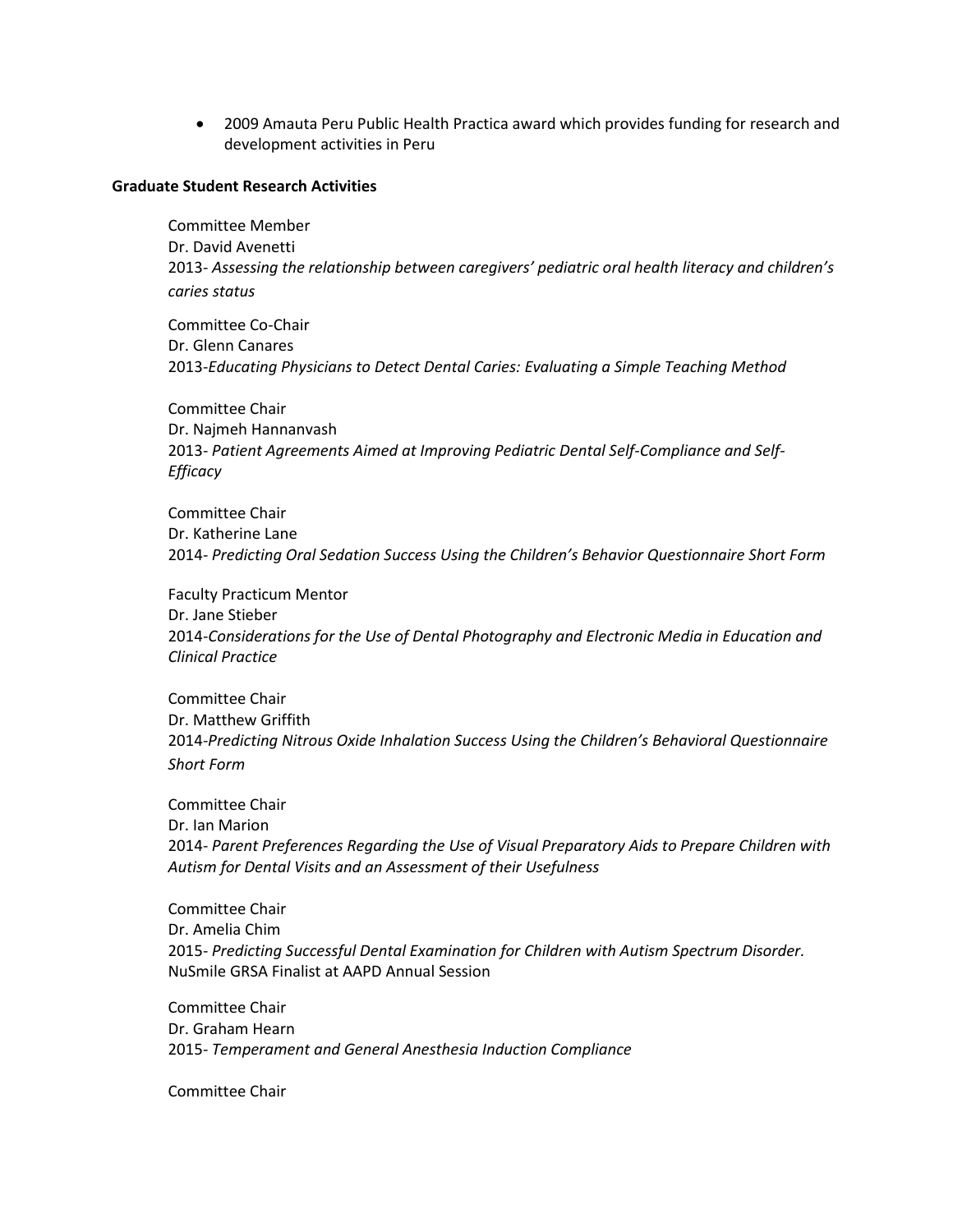Dr. Becky Olacke

2016-*The Effect of Biophysical Characteristics and Dosing on Pediatric Oral Sedation Outcome* Selected for 3M Oral Care Graduate Student Research Presentation at Canadian Academy of Pediatric Dentistry Annual Session

Committee Member Dr. Leslie Yuan-Gazdeck 2016-*Cone Beam Computed Tomographic Analysis of the Mandibular Lingula in a Population of Children*

Committee Chair Dr. Garett Godfrey 2017-*Sleep Disordered Breathing and Oral Health in Children*

Committee Chair Dr. Hazha Ibrahim 2018-Time and *Cost Analysis of Pediatric Procedural Sedation vs General Anesthesia in a Pediatric Dentistry Residency Program*

Committee Chair Dr. Afsoon Fazeli 2019-*Cardiovascular Effects of Racemic Epinephrine Pellets*

Committee Chair Dr. Kathie Wang 2019-*Pediatric Sedation Outcomes with and without Meperidine*

#### **Student Mentoring**

UW Summer Medical and Dental Education Program Mentor, 6 weeks/summer (2011-2014)

UW college volunteers/research assistants: Alexie Carletti (2014-2016), Neha Ahuja (2014),

Aishwarya S (2014), Mackenzie Smith (2013-2014), Van-Anh La (2011)

Pediatric Nurse Practitioner (DNP) Capstone Project Mentor, Sarah Agtarap (2011)

UW School of Nursing, preceptor for Elaine Beardsley during nitrous oxide/sedation capstone project (June, 2017)

# **Research Grants**

1. **Grant Title:** Dental Faculty Loan Repayment

| Principal Investigator: | Joel Berg                                                    |
|-------------------------|--------------------------------------------------------------|
| <b>Granting Agency:</b> | <b>HRSA</b>                                                  |
| Grant Period:           | 2010-2015                                                    |
| Role:                   | <b>Grant Writer and Recipient</b>                            |
| Percent Effort:         | Complete Student Loan Repayment for Full-time Dental Faculty |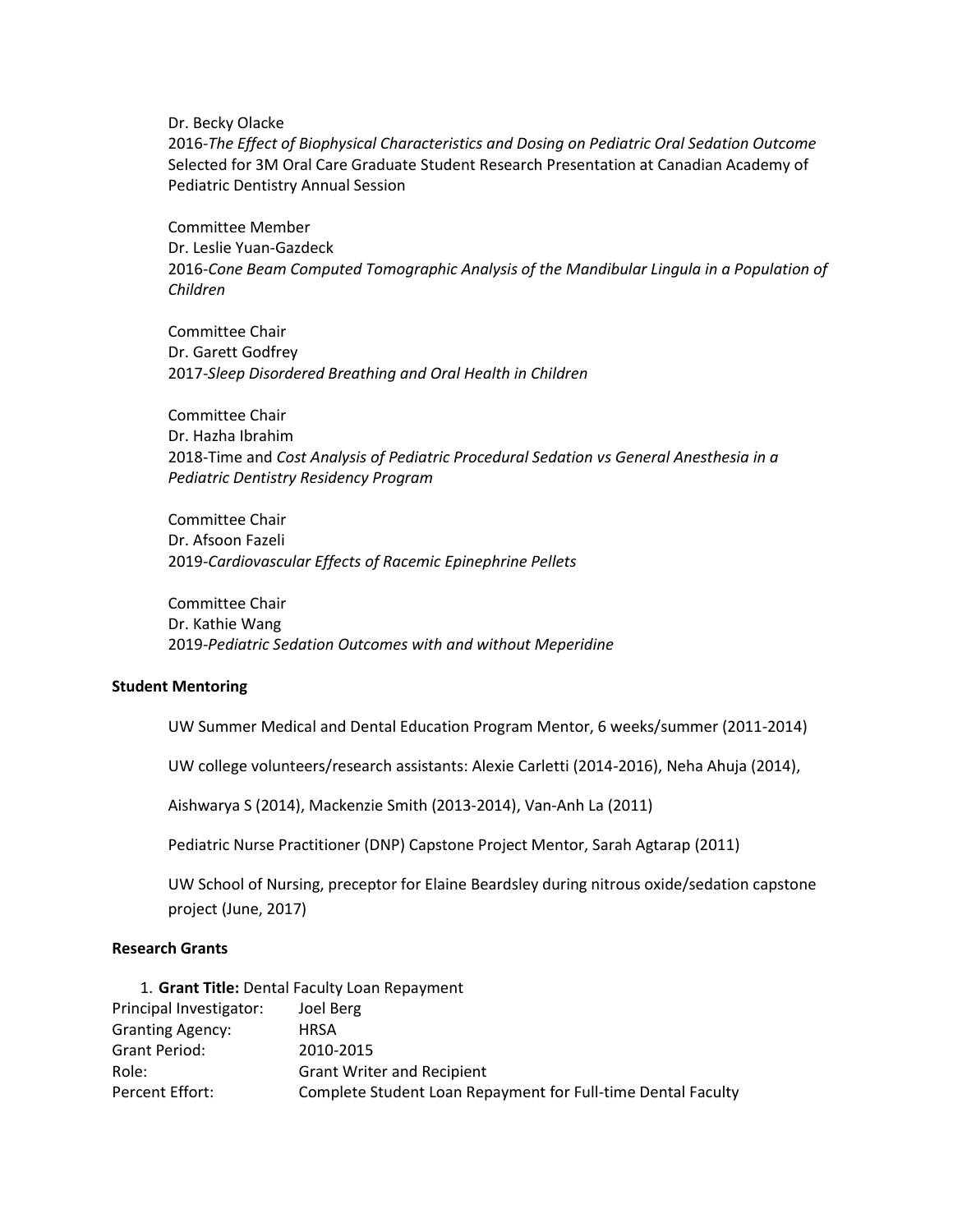Grant Amount: \$500,000

2. **Grant Title:** Young Children's Distress and Coping During Preventive Dental Care Principal Investigator: Jacqueline Pickrell Granting Agency: HRSA Grant Period: 2012-2014 Role: Co-Investigator Percent Effort: 10%

3. **Grant Title:** Clinical Evaluation of Ivoclar SAC2 Composite in Class I and Class II Restorations in Primary Molar Teeth – A Pilot Study

| Principal Investigator: | Joel Berg                             |
|-------------------------|---------------------------------------|
| <b>Granting Agency:</b> | <b>Ivoclar Vivadent North America</b> |
| Grant Period:           | 2012-2013                             |
| Role:                   | Co-Investigator                       |
| Percent Effort:         | <b>0% FTE</b>                         |
| <b>Grant Amount:</b>    | \$59,999                              |

4. **Grant Title:** A Phase 4, Multicenter, Randomized, Double-Blinded, Controlled Study of OraVerse® for Safety and Efficacy in Pediatric Dental Patients Undergoing Mandibular and Maxillary Procedures

| Principal Investigator: | Joel Berg                         |
|-------------------------|-----------------------------------|
| <b>Granting Agency:</b> | Novocol Pharmaceuticals of Canada |
| Grant Period:           | 2012-2013                         |
| Role:                   | Co-Investigator                   |
| Percent Effort:         | 10%                               |
| <b>Grant Amount:</b>    | \$63,000                          |

5. **Grant Title:** Clinical Efficacy of Caries Infiltration (Icon) – A Randomized, Blinded and Controlled Pilot Study of Early Caries Progression Detection

| Principal Investigator: | Joel Berg       |
|-------------------------|-----------------|
| <b>Granting Agency:</b> | DMG             |
| Grant Period:           | 2015-           |
| Role:                   | Co-Investigator |
| Percent Effort:         | በ%              |
| <b>Grant Amount:</b>    | \$63,000        |
|                         |                 |

6. **Grant Title:** Sugar Sweetened Beverages and Recurrent Severe Early Childhood Caries Principal Investigator: Joanna Cunha-Cruz, Peter Milgrom Grant Period: 2015-2016 Role: Co-Investigator Percent Effort: 0% Grant Amount: \$150,000

7. **Grant Title:** Early Childhood Oral Health Training Program (EchoTrain) Principal Investigator: Amy Kim Granting Agency: HRSA Grant Period: 2017-2022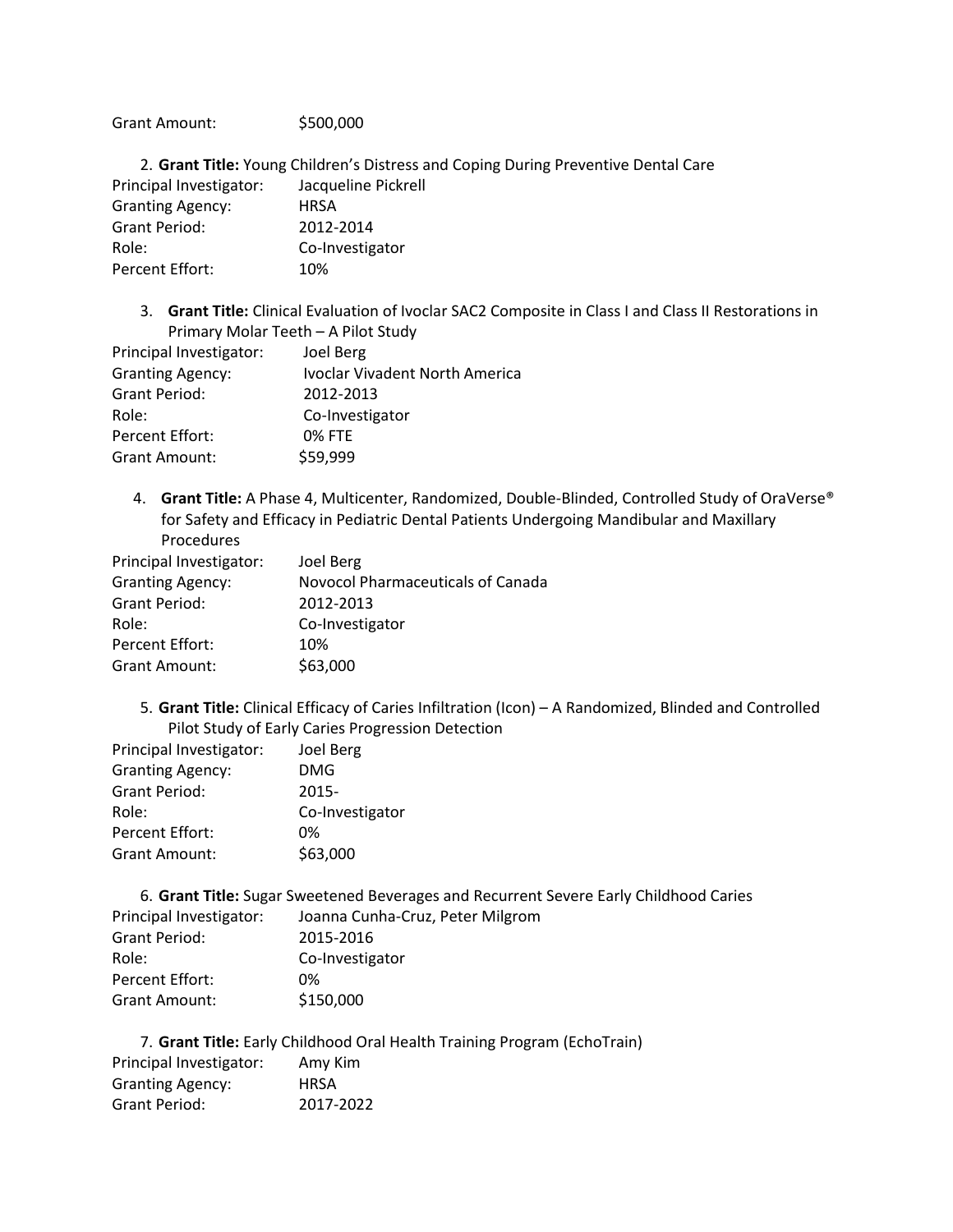Role: Co-Investigator, Ped Dent Curriculum working group lead Percent Effort: 5% Grant Amount: \$1,569,000

8. **Grant Title:** Professional Development/Public Service Principal Investigator: Travis Nelson Granting Agency: America's Toothfairy Grant Period: 2017 Role: PI Percent Effort: 0% Grant Amount: \$5000

| 9. Grant Title: Healthy Smiles Healthy Children Customized Access to Care Grant |                      |  |  |
|---------------------------------------------------------------------------------|----------------------|--|--|
| Principal Investigator:                                                         | <b>Travis Nelson</b> |  |  |
| <b>Granting Agency:</b>                                                         | <b>HSHC</b>          |  |  |
| <b>Grant Period:</b>                                                            | 2017                 |  |  |
| Role:                                                                           | PI                   |  |  |
| Percent Effort:                                                                 | 0%                   |  |  |
| <b>Grant Amount:</b>                                                            | \$5000               |  |  |

| Principal Investigator: | Amy Kim                        |
|-------------------------|--------------------------------|
| <b>Granting Agency:</b> | WA State Health Care Authority |
| Grant Period:           | 2019-2020                      |
| Role:                   | Department Chair               |
| Percent Effort:         | 0%                             |
| Grant Amount:           | \$120,000                      |
|                         |                                |

|                            | 11. Grant Title: Montana Oral Health Workforce Activities for Prevention, Subcontract |
|----------------------------|---------------------------------------------------------------------------------------|
| Principal Investigator:    | Frank A. Roberts                                                                      |
| <b>Granting Agency:</b>    | Montana Department of Public Health and Human Services Contract #9-01-                |
|                            | 5-01-069-0 Via Health Resources and Services Administration (HRSA) grant #:           |
|                            | T1HP30538                                                                             |
| Grant Period:              | 2018-2022                                                                             |
| <b>Total Direct Costs:</b> | \$389,203                                                                             |

#### **Publications (including In Press)**

Original Articles

- 1. **Nelson, T.M.,** Berg, J.H., Bell J.F., Leggott P.J., Seminario A.L. (2010) Assessing the Effectiveness of Text Messages as Appointment Reminders in a Pediatric Dental Setting. *J Am Dent Assoc.* 2011 Apr; 142(4):397-405.
- 2. **Nelson, T.M.** The Key to Caries Prevention. *Dimensions of Dental Hygiene*. July 2011; 9(7): 48-50, 52-53.
- 3. **Nelson, T.M.** The Consequences of Convenience. *Dimensions of Dental Hygiene.*  February 2012; 10(2): 30-32, 34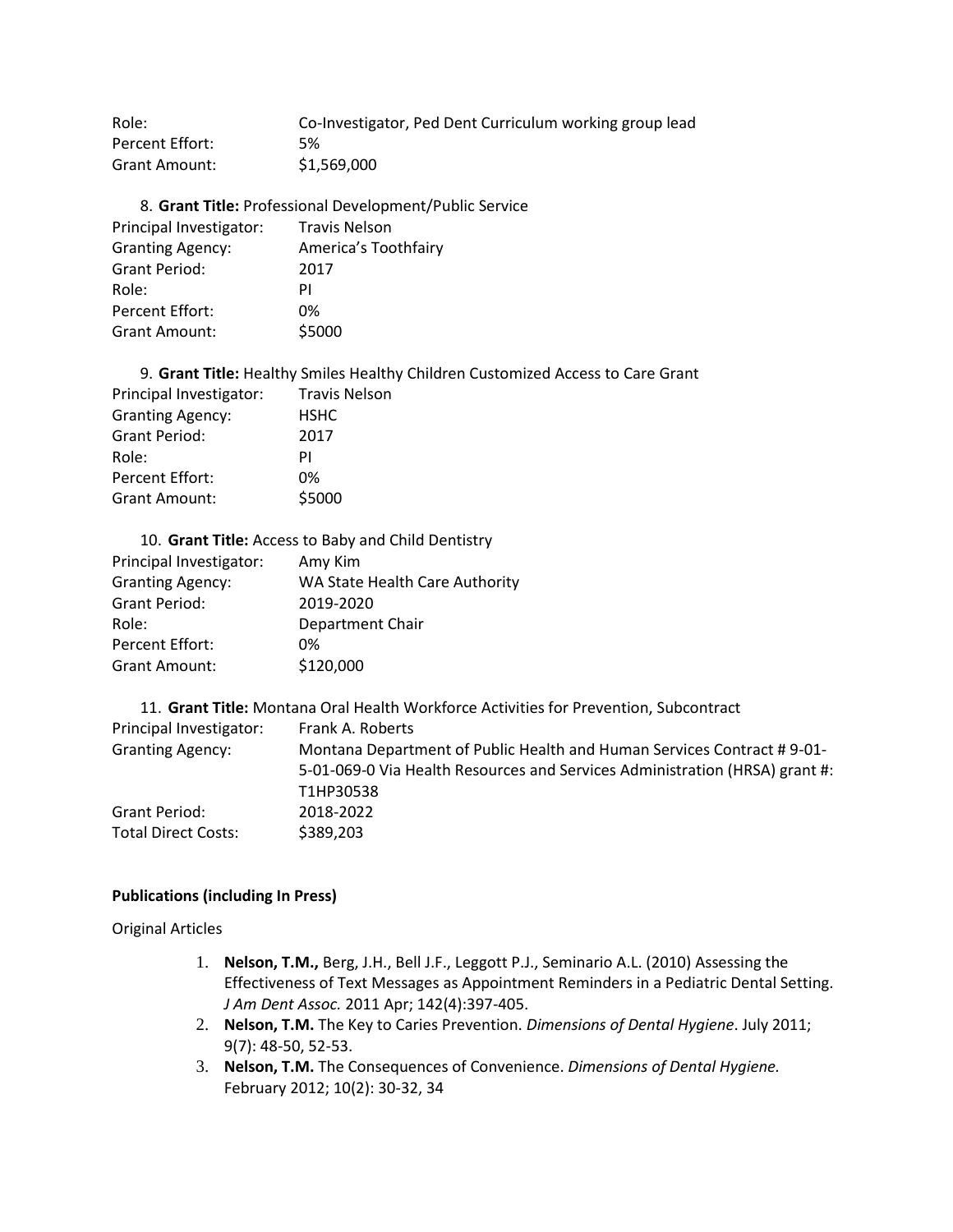- 4. **Nelson, T.M.** An Improved Interim Therapeutic Restoration (ITR) Technique for Management of Anterior Early Childhood Caries. *Pediatric Dentistry, 2013 July-August 35(4): 124-8.*
- 5. **Nelson T**., Nelson G. The Role of Sedation in Contemporary Pediatric Dentistry, *Dental Clinics of North America*, Volume 57, Issue 1, January 2013, Pages 145-161
- 6. **Nelson T.** The Continuum of Behavior Guidance, *Dental Clinics of North America*, Volume 57, Issue 1, January 2013, Pages 129-143,
- 7. Velan E, **Nelson T**. Evaluating Caries Risk. *Dimensions of Dental Hygiene*, February 2014; 12(2): 53-56

\*Clinical images republished in *Wiley Clinical Cases in Dental Hygiene*

- 8. Quinonez R, **Nelson T** Pediatric Behavior Guidance in the 21st Century, Workshop Report: Advocacy and Policy, *Pediatric Dentistry,* March-April 2014 36(2): 158-160
- 9. McKinney C, **Nelson T**, Scott, et. al. Predictors of Unmet Dental Need in Children with Autism Spectrum Disorder: Results from a National Sample. *Academic Pediatrics*. November-December 2014; 14(6): 624-31
- 10. Stieber, J, **Nelson, T**, Huebner, C. Considerations for the Use of Dental Photography and Electronic Media in Education and Clinical Practice. *Journal of Dental Education*. April 2014; 79(4): 432-438
- 11. **Nelson, T**, Sheller, B, Friedman, C, Bernier, R. Educational and Therapeutic Approaches to Providing Dental Care to Patients with Autism Spectrum Disorder. *Special Care in Dentistry* May 2015; 35(3):105-13.

**\***Abstract republished in *Pediatric Dentistry*, 2016; 38(1): 54

- 12. **Nelson, T**, Huebner, C, Kim, A, Scott, J, Pickrell, J. Parent-Reported Distress In Children Under 3-years Old During Preventive Medical and Dental Care. *European Archives of Pediatric Dentistry*. 2015; 16(3): 283-290
- 13. **Nelson T**, Xu Z. Pediatric Dental Sedation: Challenges and Opportunities. *Clinical Cosmetic and Investigational Dentistry*. 2015: 7 : 97-106
- 14. Lane, **Nelson T**, Thikkurissy S, Scott J. Assessing Temperament as a Predictor of Oral Sedation Success Using the Children's Behavior Questionnaire Short Form. *Pediatric Dentistry*, 2015; 37(5): 429-35
- 15. **Nelson T,** De Bord J. Strategies for Treating Children with Autism. Dimensions of Dental Hygiene. *Dimensions of Dental Hygiene* October 2015; 13(10): 61-64
- 16. **Nelson T**, Scott J, Crystal Y, Berg J, Milgrom P. Silver Diamine Fluoride in Pediatric Dentistry Training Programs: Survey of Graduate Program Directors. *Pediatric Dentistry*, 2016; 38(3): 212-217.
- 17. **Nelson T,** Huebner, C, Kim, A, Scott, J. A Pilot Study of Parent, Dentist, and Independent Rater Assessment of Child Distress During Preventive Dental Visits. *The Journal of Dentistry for Children,* 2016 83(2) May-August 2016
- 18. Marion I, **Nelson T**, Sheller B, McKinney C, Scott J. Dental Stories for Children with Autism. Special Care in Dentistry. *Special Care in Dentistry.* 2016; 36(4): 181-186
- 19. **Nelson T**, Griffith T, Lane K, Thikkurissy S, Scott J. Assessing temperament as a predictor of nitrous oxide inhalation success using the children's behavior questionnaire short form. Anesthesia Progress. *2017 Spring; 64 (1):17-21.*
- 20. **Nelson T**, Chim A, Sheller B, McKinney C, Scott J. Predicting Successful Dental Examination for Children with Autism Spectrum Disorder. *J Am Dent Assoc.* 2017 July; 148(7): 485-492.

**\***Republished with permission from Elsevier in the Journal of the Danish Dental Association: Danish Dental Journal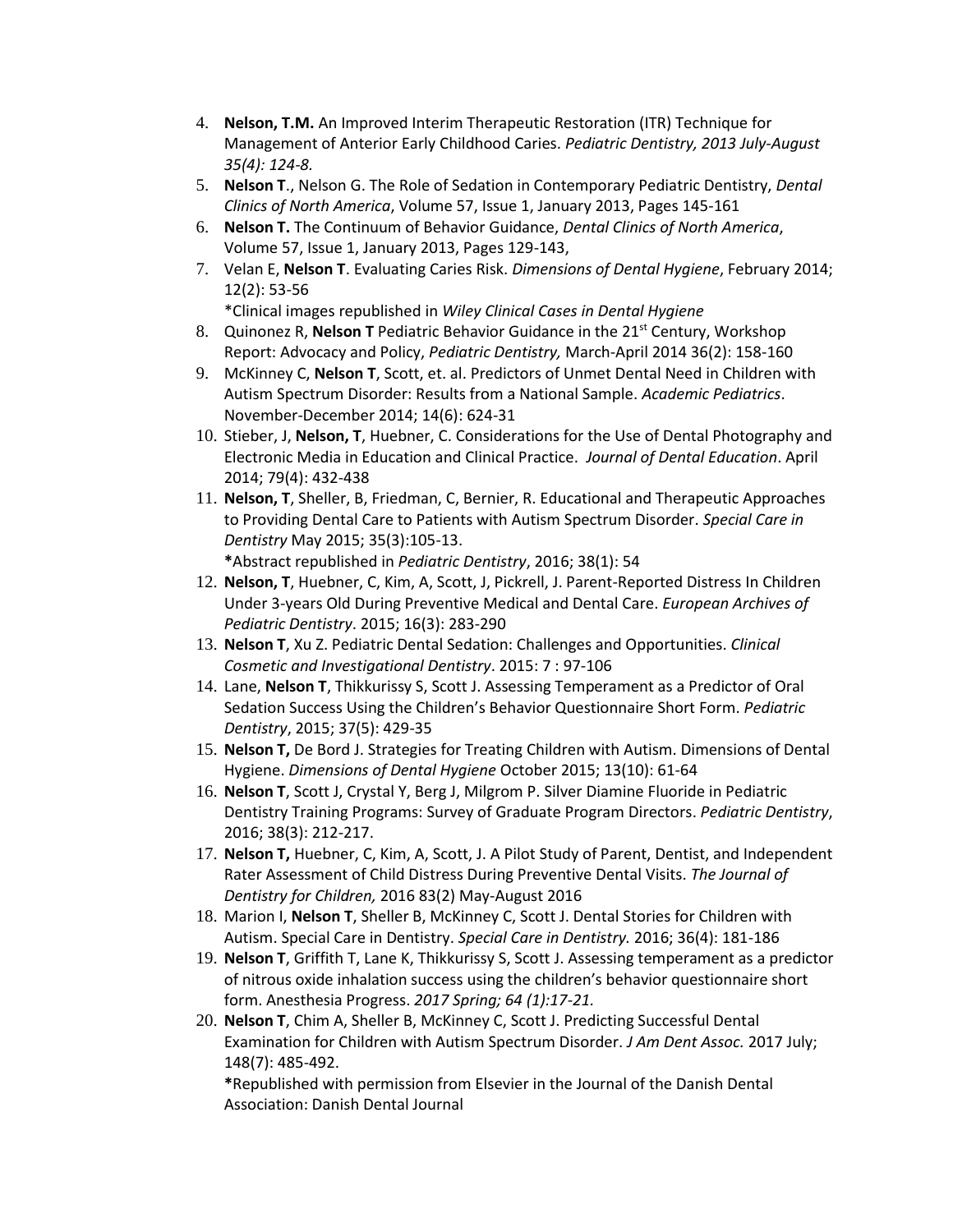**\***Selected for Article Analysis & Evaluation, The Journal of Evidence-Based Dental Practice 2017: 414-415

- 21. **Nelson T**, da Fonseca M, Scott J, Hannanvash N, Weinstein P. Patient Care Agreements to Improve Pediatric Dental Compliance and Self-Efficacy. *Pediatric Dentistry*. 2017; 39(4): 299-303.
- 22. **Nelson T**. SDF: Will Silver Really Become the New Gold Standard? *Shift* magazine*,* Sprig Oral Health Technologies. Spring 2018.
- 23. Tamasas B, Godfrey G, **Nelson T**, Chen M. Oral Health Status of Children with Sleep Disordered Breathing. *Journal of Dental Sleep Medicine*. 2018 5(2)
- 24. Aps J, Gazdeck L, **Nelson T**, Slayton R, Scott J. Assessment of the Location of the Mandibular Lingula in Pediatric Patients Using Cone Beam Computed Tomography Images. *Journal of Dentistry for Children*. 2018 May-August 85(2): 58-65
- 25. Tamasas B, **Nelson T,** Chen M. Oral Health and Oral Health Related Quality of Life in Children with Obstructive Sleep Apnea. *Journal of Clinical Sleep Medicine*. 2019 Mar 15; 15(3):445-452
- 26. Olacke B, **Nelson T**, Sarvas E, Scott J. The Effect of Biophysical Characteristics and Dosing on Pediatric Oral Sedation Outcome. *Pediatric Dentistry.* 2018; 40(5): 346-351.
- 27. Rothen M, Choi G, **Nelson T**, Kim A. Innovations in Restorative Hygiene. Dimensions of Dental Hygiene, Perspectives on The Midlevel Practitioner. 2018; 16: 32-35.
- 28. **Nelson T.**, Van Duker M., (2019) Anterior Zirconia Crowns for Primary Incisors: A Novel Cementation Technique. Techniques in Dentistry and Oral & Maxillofacial Surgery. Springer, Cham[. https://doi.org/10.1007/978-3-030-22802-6](https://doi.org/10.1007/978-3-030-22802-6)
- 29. Yost Q, **Nelson T**, Sheller B, McKinney C, Chim A, Tressel W. Children with Autism Spectrum Disorder are able to Maintain Dental Skills: A 2-year follow-up of Desensitization Treatment. *Accepted Pediatric Dentistry*

Book Chapters and Educational Materials

- 1. **Nelson T.** A Physician's Guide to Identifying Pediatric Dental Decay and Common Oral Pathology. *MedEdPORTAL*; 2012. Available from: [www.mededportal.org/publication/9223.](http://www.mededportal.org/publication/9223)
- 2. da Fonseca, M, **Nelson, T.M.** Chapter 14: The Use of General Anesthesia in Behavior Management. In: Wright G, Kupietzky A, eds. *Behavior management in dentistry for children.* 2 nd Edition, Wiley-Blackwell; 2014: 185-195
- 3. **Nelson T**., Hein C, Empowering Physicians, Nurses and other Non-Dental Healthcare Providers in Caring for the Oral Health of Children and Adolescents. Oral-Systemic Health Education for Non-Dental Healthcare Providers. *Colleges of Medicine and Dentistry, University of Manitoba*. October 2014.
- 4. Waggoner W, **Nelson T**. Restorative Dentistry for the Primary Dentition In: Fields, Casamassimo, McTigue, Nowak. Pediatric Dentistry, Infancy through Adolescence. 6<sup>th</sup> Edition. Elsevier; 2019.
- 5. **Nelson T**. Killian C., Followell T., Tesini D., Patients with Special Health Care Needs In: Nowak and Casamassimo, *The Handbook of Pediatric Dentistry.* 5 th Edition. The American Academy of Pediatric Dentistry; 2018.
- 6. Kotsanos N., **Nelson T**., Behavior Guidance and Communicative Management In: Pediatric Dentistry. Evidence Based Total Care. 1<sup>st</sup> English Edition. Springer-Nature Publishing. In Preparation.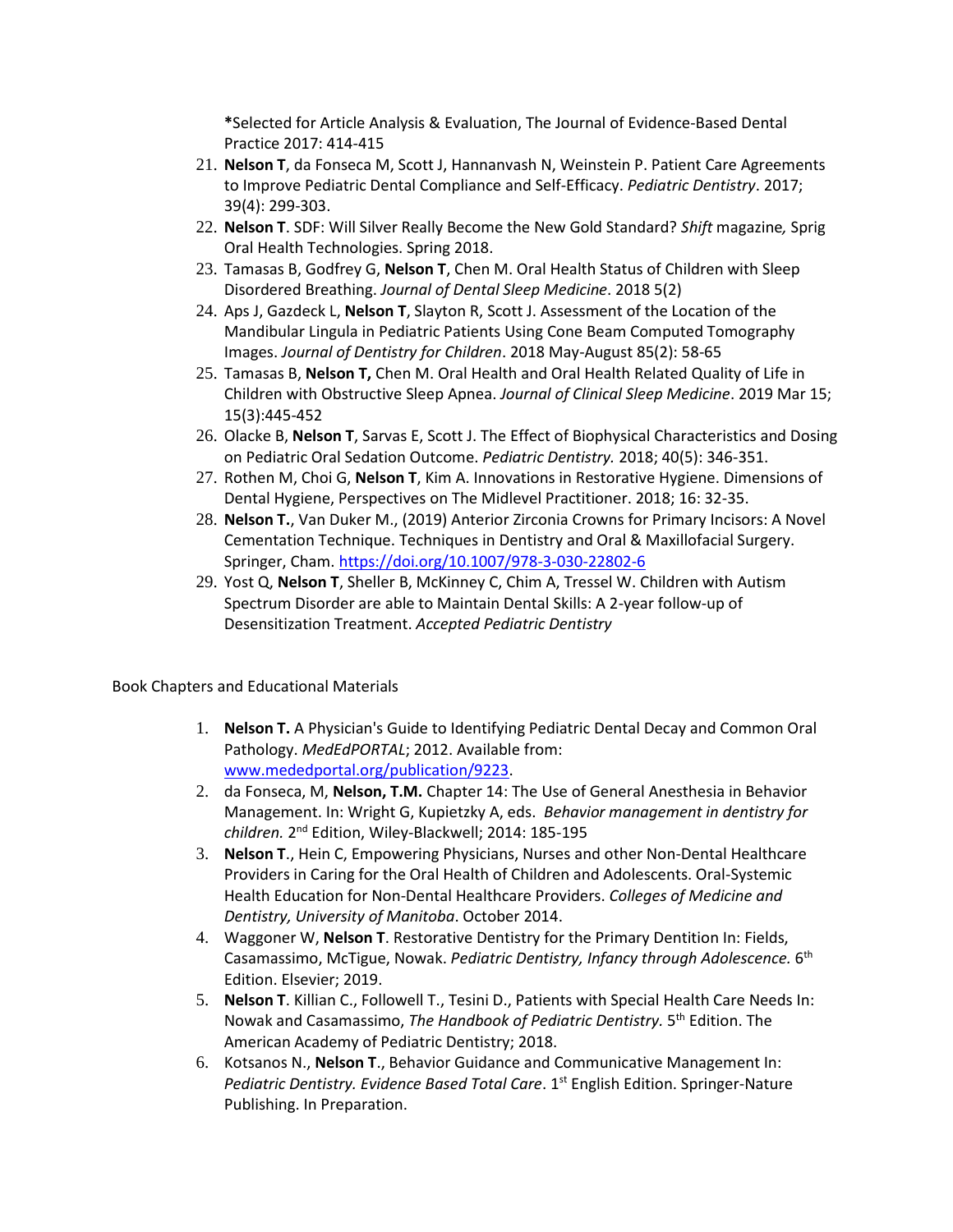7. **Nelson T**., de Bord J. Eds., *Dental Care for Children with Special Health Care Needs: A Clinical Guide*. Springer. 2019

# **Media and Educational Materials Published**

- 1. WA Department of Health CSHCN Fact Sheets, Content Expert Reviewer
- 2. "A Visit With The Dentist" The Autism Blog, Seattle Children's Hospital, July, 2011
- 3. "Sugary Sweets Behind Rise of Toddler Tooth Decay," King 5 News September, 2011
- 4. Word of Mouth Blog-active blog during 2010-2011, including hosted website for MCH Tri-Centers Meeting
- 5. "Give Your Teeth A Chance"-Patient Education Graphic, utilized statewide through ABCD, WDSF, and Head Start. Republished in CHDD/UW LEND Newsletter August, 2017.
- 6. The Center for Pediatric Dentistry Social Story and YouTube video-Visual instruction guide for improving dental outcomes for children with autism
- 7. "Rise in Children's Dental Decay," Radio Health Journal, May 2012
- 8. "Facts about Fluoride," Sun Star E-Brief, June 2012
- 9. Washington State Access to Baby and Child Dentistry (ABCD) Program *Dental Provider Curriculum & Training Project:* Revised and prepared PowerPoint presentation for use in all WA state ABCD new provider presentations (approximately 100 slides)
- 10. "The Hall Technique: A Novel Alternative Restoration," Practical Reviews in Pediatric Dentistry, January 2013
- 11. The Center for Pediatric Dentistry, UW 360 TV, <http://uwtv.org/series/uw360/watch/l9roUNYUWuM/>
- 12. Fox Q13 News Interview, Tips To Reduce Tooth Decay At Halloween, October 31, 2016.
- 13. Special Care for Healthy Smiles, January 2016. <http://www.washington.edu/boundless/special-care-dentistry/>
- 14. *Helping Children with Special Needs Have Stress-Free Dentist Visits*, ParentMap, April 2016
- 15. Interview for: *Free dental clinics to serve students in La Plata County*, Durango Herald May 11, 2016
- 16. Partners in Oral Health, AAP WA Newsletter, February 2017.
- 17. Informed Consent for Silver Diamine Fluoride, Seattle Indian Health Board. Authorized use of form 2017
- 18. Editorial Advisor for Practical Reviews in Pediatric Dentistry, Oakstone Publishing, perform written monthly journal reviews with audio recording, Oct, Nov, Dec 2017, Jan, Feb, March, April, May, June, 2018
- 19. Pediatric Dentistry Roundtable: What Are the Indications and Contraindications for the Use of SDF in the Anterior? Croll T, Nelson T, MacLean J. *Inside Dentistry*. January 2018.
- 20. Serving People with Disabilities. *The NW Dentist.* Spring 2018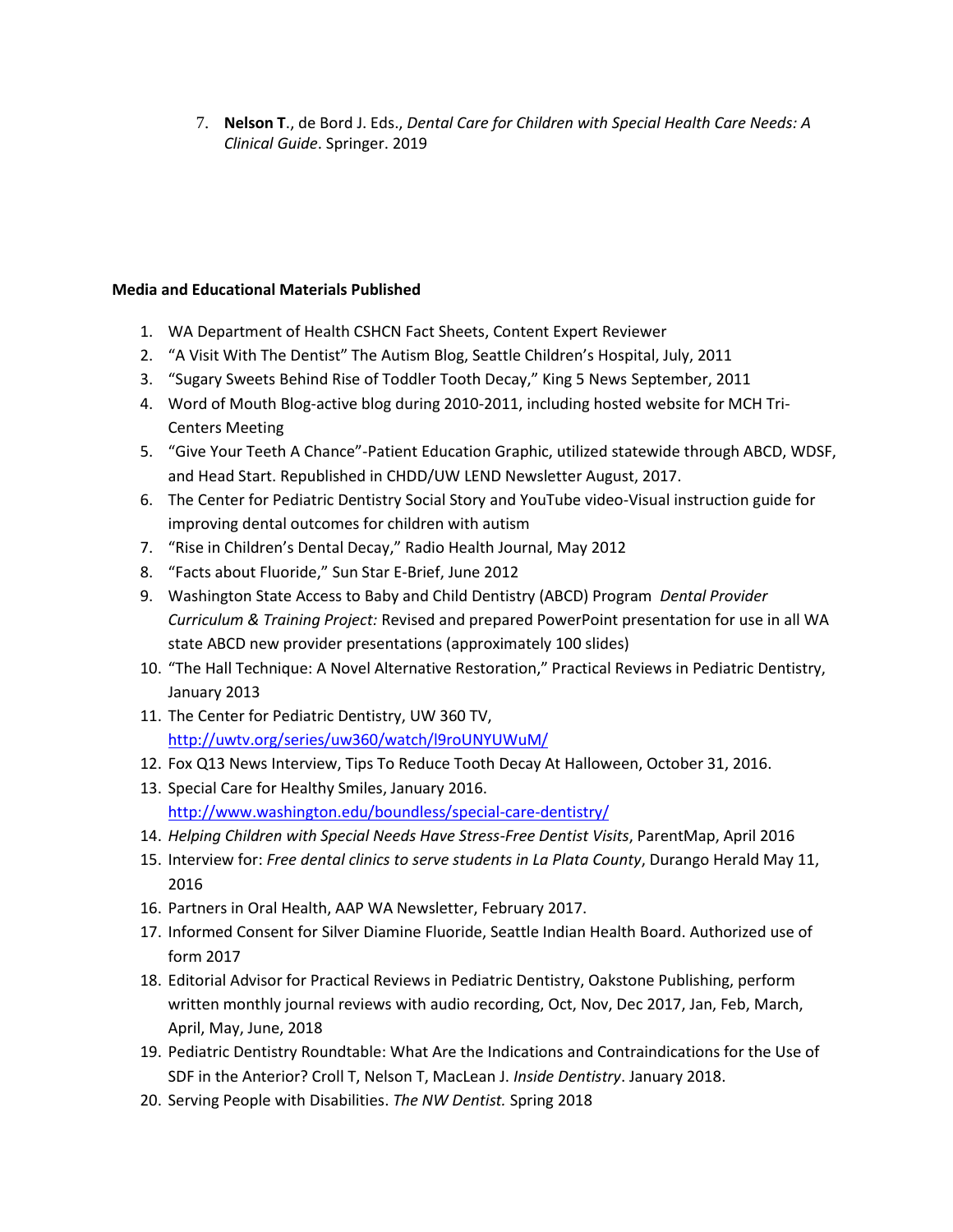- 21. Nelson T, Rothen M, Choi G, Garcia M, Kim A. Wrote, Directed, and Starred in 16 Early Childhood Oral Health Training Videos (EChOTrain Grant). Winter 2018
- 22. Clinical Treatment Planning In Pediatric Dentistry, Pedo Teeth Talk: The Podcast of the AAPD. Recorded Live 5/26/18 at the AAPD Annual Session in Hawaii.

# **Presentations**

- 1. Oral Care for Children With Phenylketonuria, Center for Human Development and Disability, Seattle, WA July 2008. Clinical
- 2. What Every Dentist Should Know About Fluoride, Asociación Sociedad Peruana de Odontopediatría, Lima Peru/Cusco Peru, August 21, 2009. Clinical
- 3. Dental Emergencies for Physicians, Seattle Children's Hospital, Seattle, WA April 16, 2009. Clinical
- 4. Overview of the Center for Pediatric Dentistry, Snohomish County Dental Society, Mill Creek, Washington March 27, 2010. Clinical
- 5. Alternative Concepts for Caries Management at the Individual and Community Level, AAPD Annual Session, NY, NY May 27, 2011. Clinical
- 6. Glass Ionomer Strip Crowns For the Restoration of Early Childhood Caries, AAPD Annual Session, NY, NY May 28, 2011. Clinical
- 7. Pediatric Oral Health for the SMDEP Program, Seattle, Summer 2011, 2012, 2013, 2014, 2015, 2016, SHPEP 2017. Clinical
- 8. Oral Health in Primary Care (Certified Educator), MEDEX Physician Assistant Program, Seattle, WA, 2011, 2012, 2013, 2014, 2015, 2016, 2017. Clinical
- 9. Engaging the Medical Community in Improving Children's Oral Health, ABCD Development Day, Seattle, WA January 6, 2012. Clinical
- 10. Oral Health in Primary Care, "35th Annual Advanced Practice in Primary & Acute Care", Seattle, WA October 4, 2012. Clinical
- 11. The New ABCD Training Curriculum: Review & Discussion, ABCD Development Day, Seattle, WA October 28, 2012. Clinical
- 12. When Drugs are Good for Children-Using Sedation to Overcome Dental Pain and Fear, VIII Jornadas Medicina Dentaria, Universidade Catolica Portuguesa, Viseu, Portugal, May 17, 2013. Clinical
- 13. Oral Health in Primary Care (Certified Educator), Primary Care Medical Offices throughout WA state approximately 1 1.5 hr training per month (2011-2015) periodically (2016-). Clinical
- 14. Alternative Treatments for Challenging Situations in Pediatric Dentistry, Burlington, WA Mt. Baker Dental Society, January 8, 2013. Clinical
- 15. Designing a Dental Clinic Experience for Children with Autism Spectrum Disorder, Seoul, Korea, International Association of Pediatric Dentistry Congress, June 13, 2013. Research
- 16. Dental Pain and Fear in Children, Kyung Hee University, Seoul, Korea, June 11, 2013. Clinical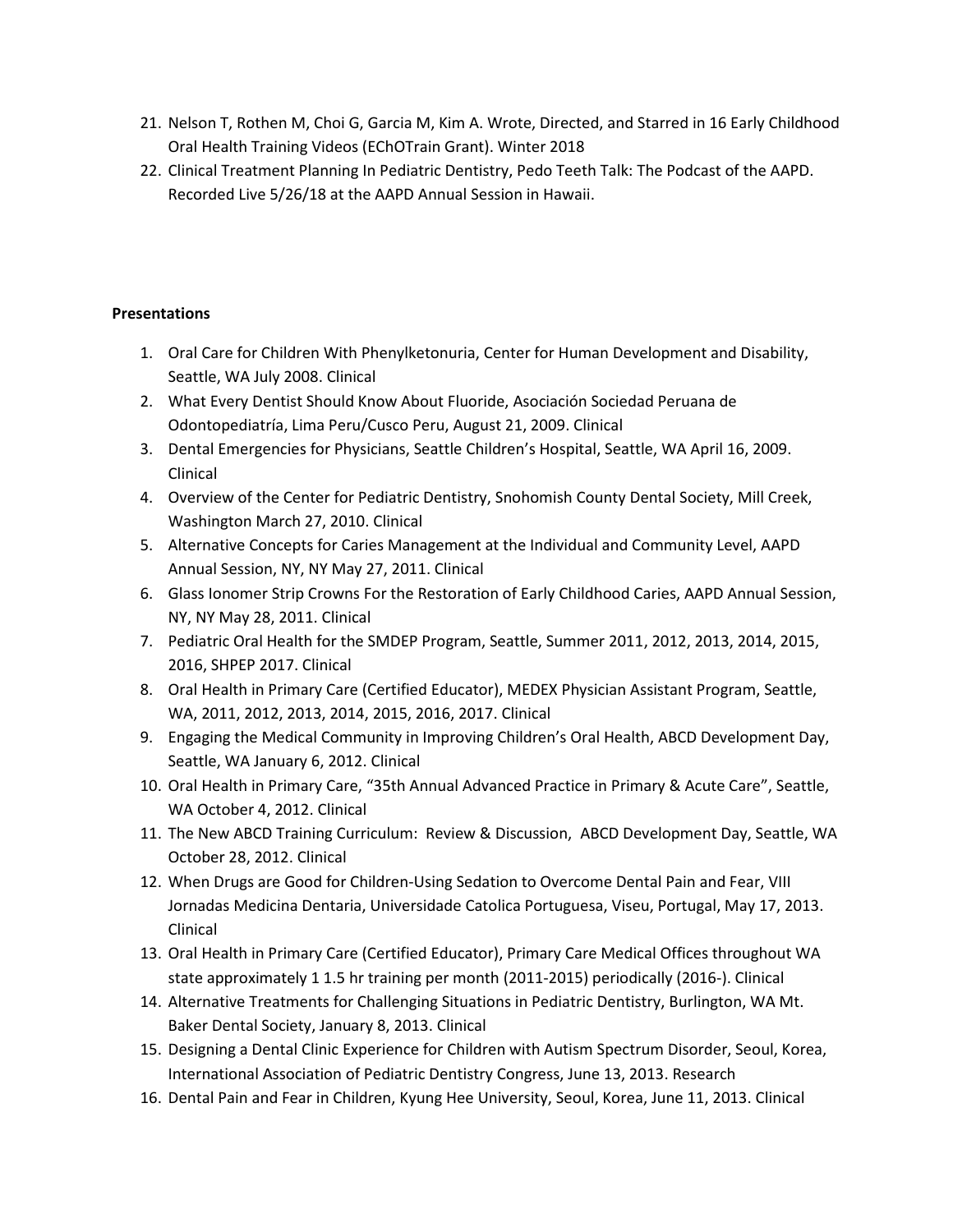- 17. Alternative Treatments for Challenging Situations in Pediatric Dentistry, Oregon Health and Sciences University, October 21, 2013. Clinical
- 18. Put the Mouth Back in the Body: 5 Ways to Improve Your Patients' Health Tomorrow, Richland WA, October 22, 2013. Clinical
- 19. When Drugs are Good for Children, University of Illinois at Chicago, Chicago, IL, November 18, 2013. Clinical
- 20. Screening Children and Adolescents for Life-Altering Oral Diseases, Winnipeg Canada, February 7, 2014. Clinical
- 21. The Teeth Fall Out But The Body Remembers: Equipping Children for a Lifetime of Oral Health, Law Lewis Lecture, Seattle, WA March 7, 2014. Clinical
- 22. Practical Strategies to Prevent & Manage Caries in High Risk Patients, Ukiah CA, April 11, 2014. Clinical
- 23. Alternative Treatments for Challenging Situations in Pediatric Dentistry, Yinchuan China, May 6, 2014. Clinical
- 24. Case Selection and Oral Sedation Protocol, Xian China, May 10, 2014. Clinical
- 25. Practical Approaches to Treating Children with Autism, Teleconference for Spokane RIDE preceptor calibration, August 14, 2014. Clinical
- 26. The Hall Technique, Alpha Omega Study Club, Seattle, October 6, 2014. Clinical
- 27. Autism in the Dental Office, University of Illinois at Chicago, Chicago, IL, November 17, 2014. Clinical
- 28. A Visit to the Dentist: Promoting Oral Care, Autism 200 Lecture Series, Seattle Children's Hospital, Seattle, WA, April 16, 2015. Clinical
- 29. Dental Care for Children with Autism, The Seattle Pediatric Dental Study Club, September 22, 2015. Clinical
- 30. Practical Approaches to Dental Care for Children with Autism, Department of Oral Health Sciences Seminar, UW, Seattle, WA March 7, 2016. Clinical
- 31. Sedation Secrets You Don't Learn in Residency, University of Illinois at Chicago, Chicago, IL, May 12, 2016 Clinical
- 32. Oral Health Care for Children With Autism, Montana State University, Bozeman, MT (delivered remotely), May 20, 2016. Clinical
- 33. Pediatric Dental Continuing Education Course for General Practitioners, Yakima, WA, October 8, 2016. Clinical
- 34. Child Abuse and Neglect, Ortho 589 Seminar, Seattle WA, October 28, 2016. Clinical
- 35. A North American Approach to Pediatric Behavior Management, Tamassat University Bangkok, Thailand, January 11, 2017. Clinical
- 36. Temperament and Sedation in Pediatric Dentistry, University of Washington Research Day 2017, January 31, 2017. Research
- 37. Practical Strategies to Prevent and Manage Caries in High Risk Patients, Preceptor CDE, UW, March 10, 2017. Clinical
- 38. Advanced Strategies for the Care of Patients with Special Needs, CSPD Annual Session, Las Vegas, NV, March 18, 2017. Clinical
- 39. Pediatric Oral Health for Careers in Dentistry (DPHS 201), April 11, 2017. Clinical
- 40. Pediatric Dentistry Update for the General Practitioner, UW CDE, Seattle, WA. May 13, 2017. Clinical
- 41. Pediatric Behavior Guidance: Fundamental Strategies for Working with Parents and Children, Baby Teeth Matter: Tribal Oral Health Collaborative. Seattle, WA. February 7, 2018. Clinical
- 42. Pediatric Behavior Guidance: Fundamental Strategies for Working with Parents and Children, Preceptor CDE, UW, Seattle, WA March 9, 2018. Clinical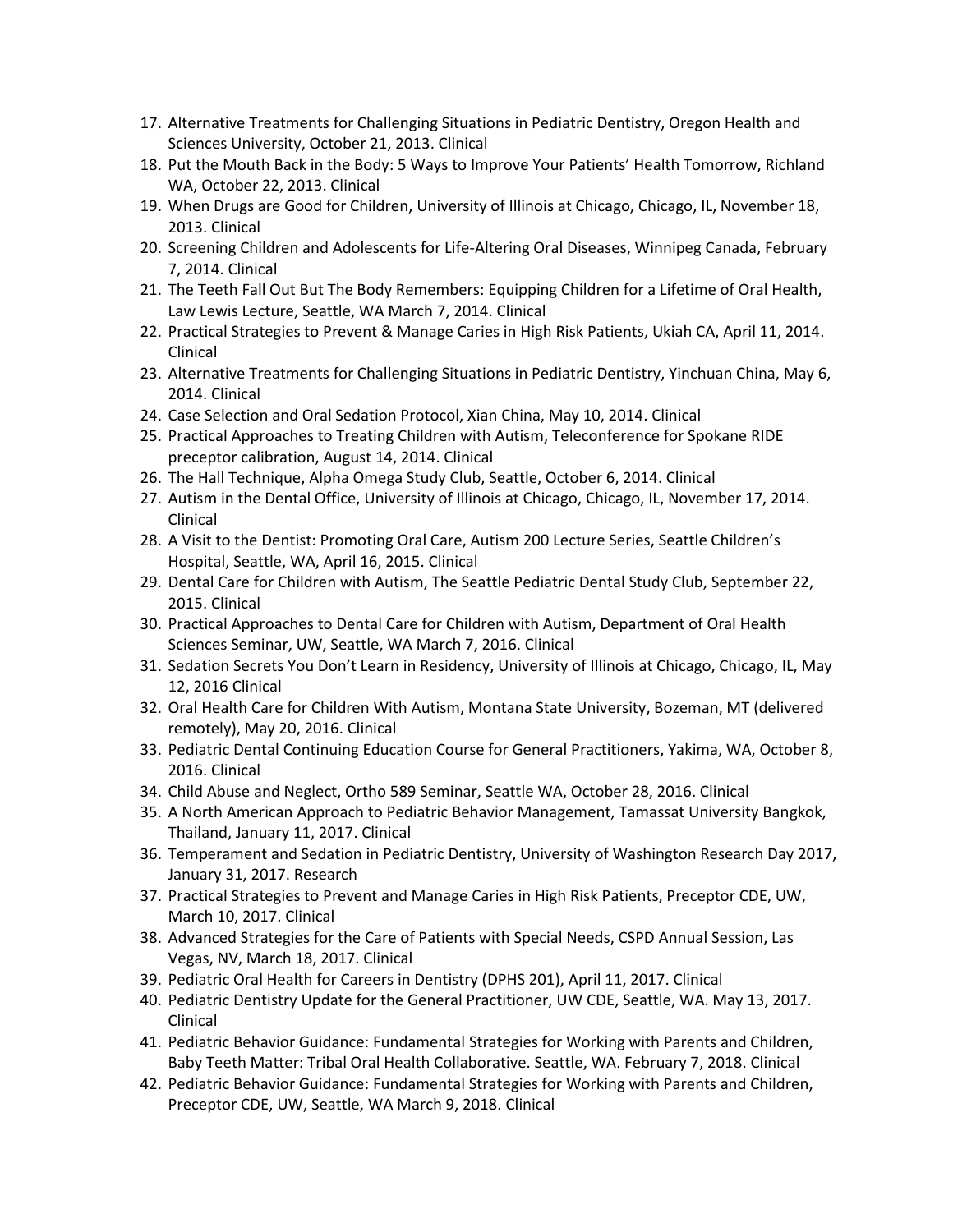- 43. Oral Health for College Students: OHS 201. UW, Seattle, WA April 4, 2018. Clinical
- 44. Update on the Spectrum. Honolulu, HI May 25, 2018. Clinical
- 45. Desensitization and other Non-Pharmacological Strategies for Procedures in Children. San Francisco, CA September 14, 2018. Clinical
- 46. Oral Sedation Update. San Francisco, CA September 16, 2018. Clinical
- 47. Strategies and Approaches to the Child with Autism. San Francisco, CA September 16, 2018. Clinical
- 48. Is There a Future for Restorative Treatment in Pediatric Dentistry?, ABCD Development Day, SeaTac, WA. November 2, 2018. Clinical
- 49. Pharmacologic Behavior Guidance. AAPD Qualifying Examination Prep Course. Las Vegas, NV. February 8, 2019. Clinical
- 50. Restorative Dentistry and Oral Rehabilitation. AAPD Qualifying Examination Prep Course. Las Vegas, NV. February 9, 2019. Clinical
- 51. Intranasal Sedation for Dentists. Pediatric Dentistry Grand Rounds. Seattle, WA. March 21, 2019. Clinical
- 52. 8 Things That Will Change the Way You Practice Pediatric Dentistry. WSDA. Seattle, WA. April 16, 2019.
- 53. Taiwan Academy of Pediatric Dentistry Keynote. TAPD, Taichung, Taiwan. June 16, 2019.
- 54. Beyond Tell-Show-Do: Real-World Behavior Guidance for Treating Today's Pediatric Patient, PNDC. Bellevue, WA. June 20, 2019.

#### **Abstracts and Poster Presentations**

- 1. [Distress Among Children Under 3-Years Old During Preventive Dental Visits,](http://iadr.confex.com/iadr/13iags/webprogram/Paper175332.html) Huebner C, Pickrell J, Weinstein P, Kim A, Nelson T. AADR Meeting, 2013. Research
- *2.* Assessing the relationship between caregivers' pediatric oral health literacy and children's caries status, Avenetti D, Leggott P, Huebner C, Nelson T, Scott J. AAPD Annual Session 2013. Research
- 3. Educating Physicians to Detect Dental Caries: Evaluating a Simple Teaching Method, Canares G, Nelson T, McPhillips H, Berg J. AAPD Annual Session 2013. Research
- 4. Patient Agreements Aimed at Improving Pediatric Dental Self-Compliance and Self- Efficacy, Hannanvash N, Nelson T, da Fonseca M, Scott J, Weinstein P. AAPD Annual Session 2013. Research
- 5. Assessing Temperament as a Predictor of Oral Sedation Success Using the Children's Behavior Questionnaire Short Form, Lane K, Nelson T, Thikkurissy S, Scott J. AAPD Annual Session 2014. Research
- 6. Temperament and Nitrous Oxide Sedation Success, Griffith T, Nelson T, Scott J, Thikkurissy S, Lane K. AAPD Annual Session 2015. Research
- 7. Parent Preferences Regarding the Use of Visual Preparatory Aids to Prepare Children with Autism for Dental Visits and an Assessment of their Usefulness, Marion I, Nelson T, Sheller B, McKinney C, Scott J. AAPD Annual Session 2015. Research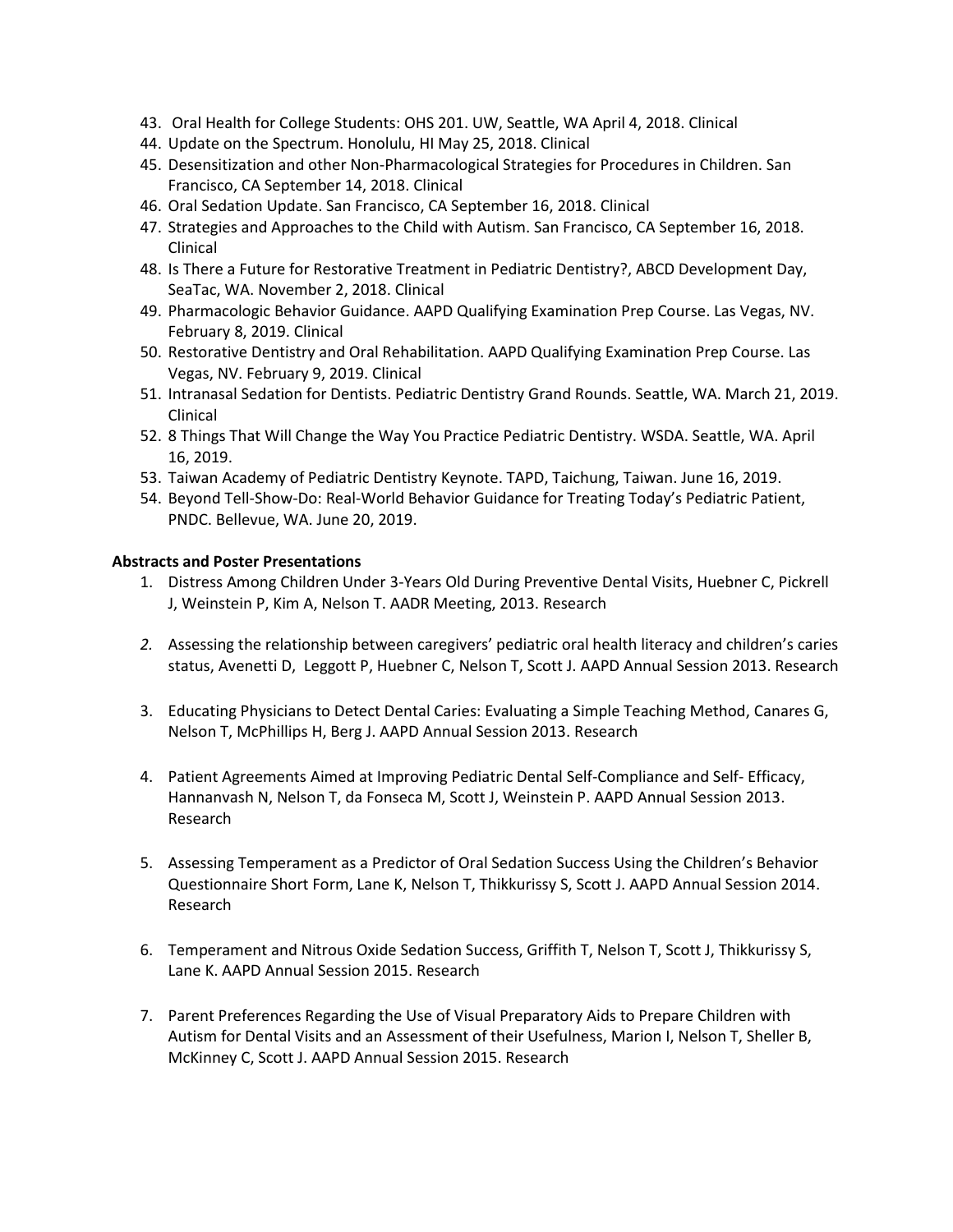- 8. Parent, Dentist, and Independent Rater Assessment of Child Distress During Preventive Dental Visits, Nelson T, Huebner C, Scott J. IAPD Congress 2015. Research
- 9. Predicting Successful Dental Examination for Children with Autism Spectrum Disorder, Chim A, Nelson T, Sheller B, McKinney C, Scott J. AAPD Annual Session 2016. Research
- *10.* Temperament and General Anesthesia Induction Compliance, Hearn G, Nelson T, McKinney C, Reeder D, Scott J. AAPD Annual Session 2016. Research
- 11. Dental Treatment Under General Anesthesia: A Three-Year Retrospective Cohort Study, A. Mazon, C. McKinney, T. Nelson, J. Cunha-Cruz. AADR 2016. Research
- 12. The Effect of Biophysical Characteristics and Dosing on Pediatric Oral Sedation Outcome. Olacke B., Nelson T., Sarvas E., Scott J. Canadian Academy of Pediatric Dentistry Annual Session 2016. Research
- 13. Pediatric Obstructive Sleep Apnea: The Risk of Oral health and Oral Health Related Quality of Life. Tamamasas B., Godfrey G., Nelson T., Chen M. 2018 AADR/CADR Annual Meeting. Research
- 14. Sleep Disordered Breathing and Oral Health in Children. Godfrey G., Tamasas B., Nelson T., Chen M. Submitted, Submitted 2018 AAPD Annual Session. Research
- 15. Children with Autism Spectrum Disorder are able to Maintain Dental Skills: A 2-year follow-up of Desensitization Treatment. Yost Q., Nelson T., Sheller B., McKinney C., Chim A. Submitted, 2018 AAPD Annual Session. Research
- 16. Early Childhood Oral Health Training Program (EChOTrain): Restorative Hygiene Innovations. Rothen M., Choi G., Nelson T., O'Sullivan T., Kim A.

#### **Teaching Responsibilities**

| 2013-Present | Sedation Course Director, resident seminar 1 Credit Hour, Arranged guest lecture,<br>developed syllabus, lectured, and facilitated journal review              |
|--------------|----------------------------------------------------------------------------------------------------------------------------------------------------------------|
| 2012-Present | Autism Clinic director, responsible for creating protocol, clinic policies, and providing<br>dental care to patients                                           |
| 2011-Present | Sedation Clinic Director, responsible for medication procurement, clinic protocol,<br>emergency kits/protocol, and primary attending faculty for oral sedation |
| 2010-Present | Child Behavior Management Course Co-Director, 1 Credit Hour. Arrange guest lectures,<br>develop syllabus, lecture, and facilitate journal review               |
| 2010-Present | Supervising faculty in predoctoral/resident clinic, Approximately 60% clinical time                                                                            |
| 2011-2017    | Pediatric Medical Resident Supervising Faculty, instructed medical residents 4 hrs/week<br>during pediatric oral health rotation through faculty practice      |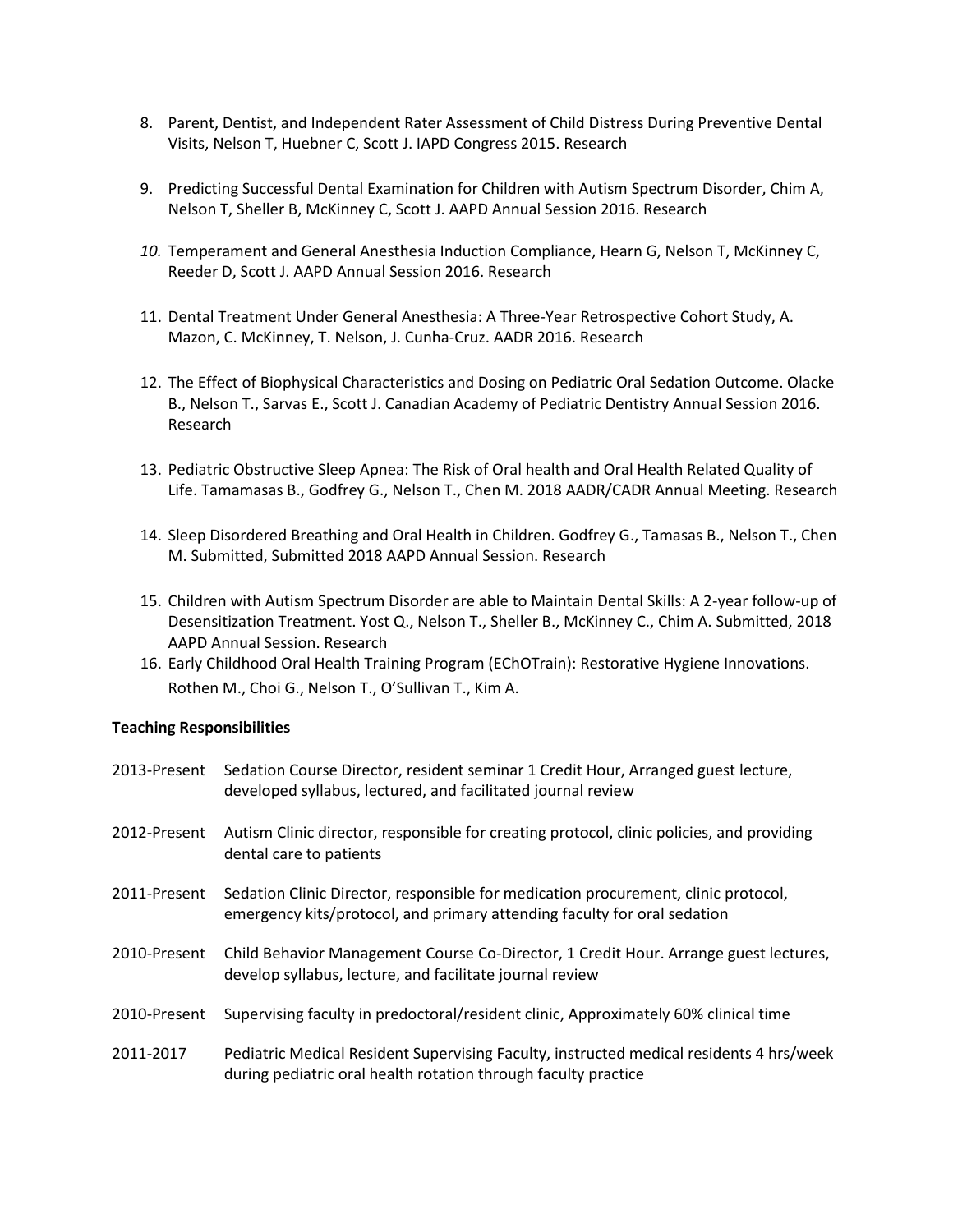- 2013-2015 Pediatric Medical Resident Supervising Faculty, instructed medical residents 4 hrs/week during developmental pediatrics rotation through Autism Dental Clinic 2011-2014 PEDO 520, Preclinical Pediatric Dentistry, assisted by giving two lectures in Summer Qtr.
- 2011-2013 Externship Director, facilitated rotation for visiting dental students and residents

#### **Professional Committees and Service**

# Manuscript Review

| ad hoc reviewer for:<br>The Journal of the American Dental Association<br><b>Pediatric Dentistry</b><br><b>International Journal of Paediatric Dentistry</b><br>The Journal of Dentistry for Children<br>MedEdPORTAL<br><b>Special Care in Dentistry</b><br>Dimensions of Dental Hygiene<br>The American Academy of Pediatrics Section on Oral Health<br><b>Inside Dentistry</b><br>Journal of Dental Education |                |
|-----------------------------------------------------------------------------------------------------------------------------------------------------------------------------------------------------------------------------------------------------------------------------------------------------------------------------------------------------------------------------------------------------------------|----------------|
| <b>Committee Membership</b>                                                                                                                                                                                                                                                                                                                                                                                     |                |
| Committee Chair, American Academy of Pediatric Dentistry,<br>Council on Clinical Affairs, Committee on Sedation and Anesthesia                                                                                                                                                                                                                                                                                  | 2019-2021      |
| Member, Council on Dental Education and Licensure, Anesthesiology Committee, Term 2018-2020<br>The American Dental Association                                                                                                                                                                                                                                                                                  |                |
| Editorial Board Member, Journal of Dentistry for Children                                                                                                                                                                                                                                                                                                                                                       | Term 2014-2018 |
| Committee Member, American Academy of Pediatric Dentistry,<br>Council on Clinical Affairs, Committee on Sedation and Anesthesia                                                                                                                                                                                                                                                                                 | 2015-2018      |
| Member, American Academy of Pediatric Dentistry, Dental Medicaid and Chip<br><b>Advisory Committee</b>                                                                                                                                                                                                                                                                                                          | 2012-2014      |
| Washington State Academy of Pediatric Dentistry Foundation<br>Past Secretary, Vice President, President                                                                                                                                                                                                                                                                                                         | 2014-2016      |
| <b>Community Service</b>                                                                                                                                                                                                                                                                                                                                                                                        |                |
| Healthy Smiles Healthy Children, Dental Home Day 2015                                                                                                                                                                                                                                                                                                                                                           |                |
| American Academy of Pediatric Dentistry Annual Session, 2015                                                                                                                                                                                                                                                                                                                                                    |                |